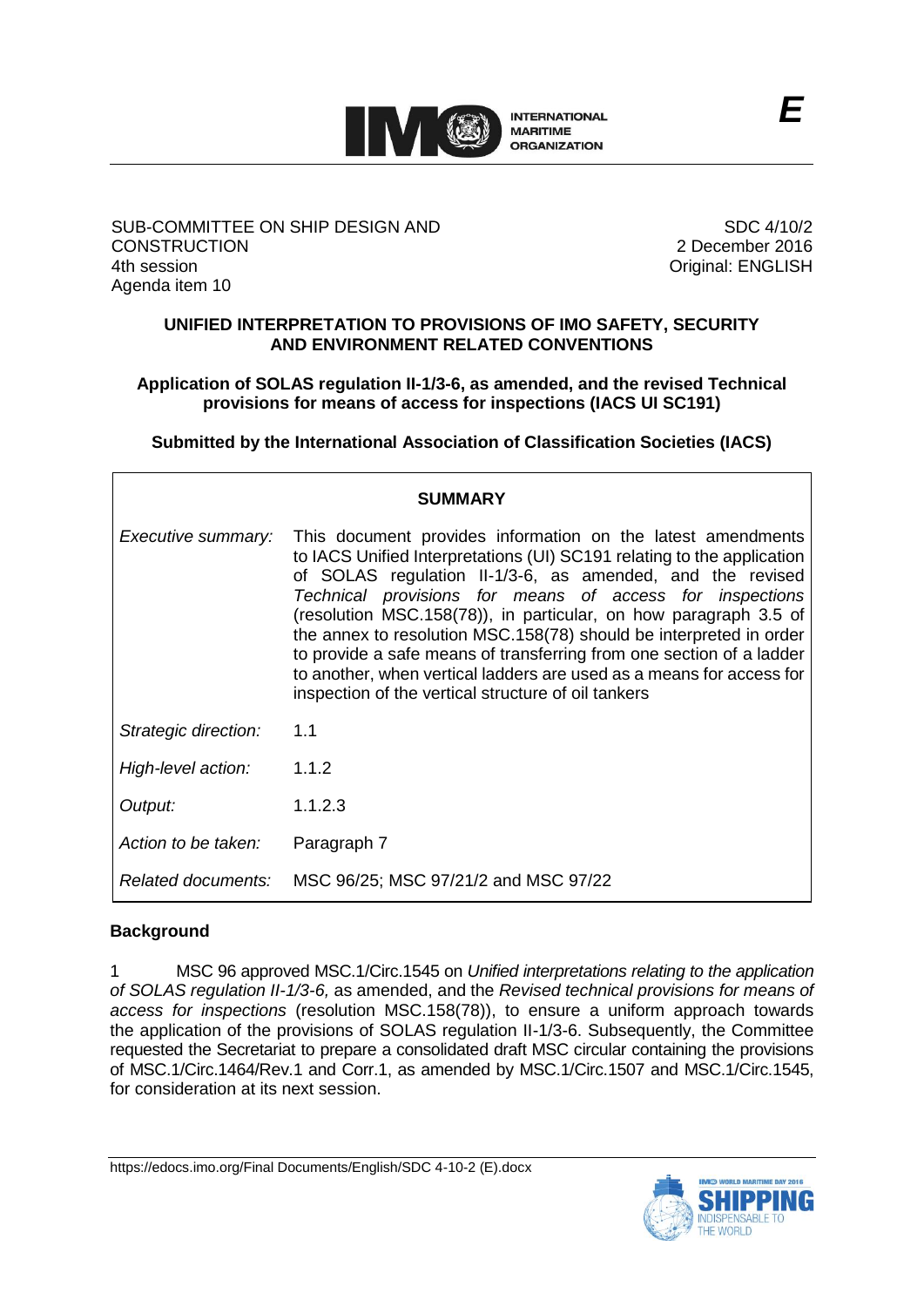2 MSC 97, having considered document MSC 97/21/2 (Secretariat), proposing possible ways forward for addressing the above request of MSC 96, requested the Sub-Committee to review the matters identified by the Secretariat and advise the Committee on how best to proceed.

# **Discussion**

3 IACS has been continuing to gain experience in the implementation of the mandatory provisions provided in SOLAS regulation II-1/3-6, as amended, and the *Revised technical provisions for means of access for inspections* (resolution MSC.158(78)). In particular, taking into account the clarifications provided in MSC.1/Circ.1545 and the interpretations relating to section 3.5 of the annex to resolution MSC.158(78)) (MSC.1/Circ.1464/Rev.1, annex, section 2.6), IACS has discussed and agreed to extend the clarification relating to the wording "Adjacent sections of the ladder should be laterally offset from each other by at least the width of the ladder" to the means of access:

- .1 to ballast tanks, cargo tanks and spaces other than fore peak tanks; and
- .2 for inspection of the vertical structure of oil tankers.

4 IACS, having noted that the above clarification relates to cases in which the means of access is provided by a vertical ladder arrangement that is required to be arranged in two or more sections above and below a linking platform (e.g. when the height of the compartment is more than 6 m), agreed that these sections should be fitted so that personnel can safely transfer between them and developed the amendments to IACS UI SC 191, as set out in the annex.

5 IACS members will uniformly implement the amended version of IACS UI SC191 (Rev.7, Corr.1), including the clarification to the interpretations relating to section 3.5 of the annex to resolution MSC.158(78)), on ships contracted for construction on or after 1 July 2016, unless they are provided with written instructions to apply a different interpretation by an Administration on whose behalf they are authorized to act as a recognized organization.

### **Proposal**

6 IACS proposes that the latest amendments to UI SC191, as set out in the annex, should be taken into account by the Sub-Committee when preparing a consolidated draft MSC circular containing the provisions of MSC.1/Circ.1464/Rev.1 and Corr.1, as amended by MSC.1/Circ.1507 and MSC.1/Circ.1545.

### **Action requested of the Sub-Committee**

7 The Sub-Committee is invited to note the information in paragraphs 3 to 5, consider the proposal in paragraph 6, and take action as appropriate.

\*\*\*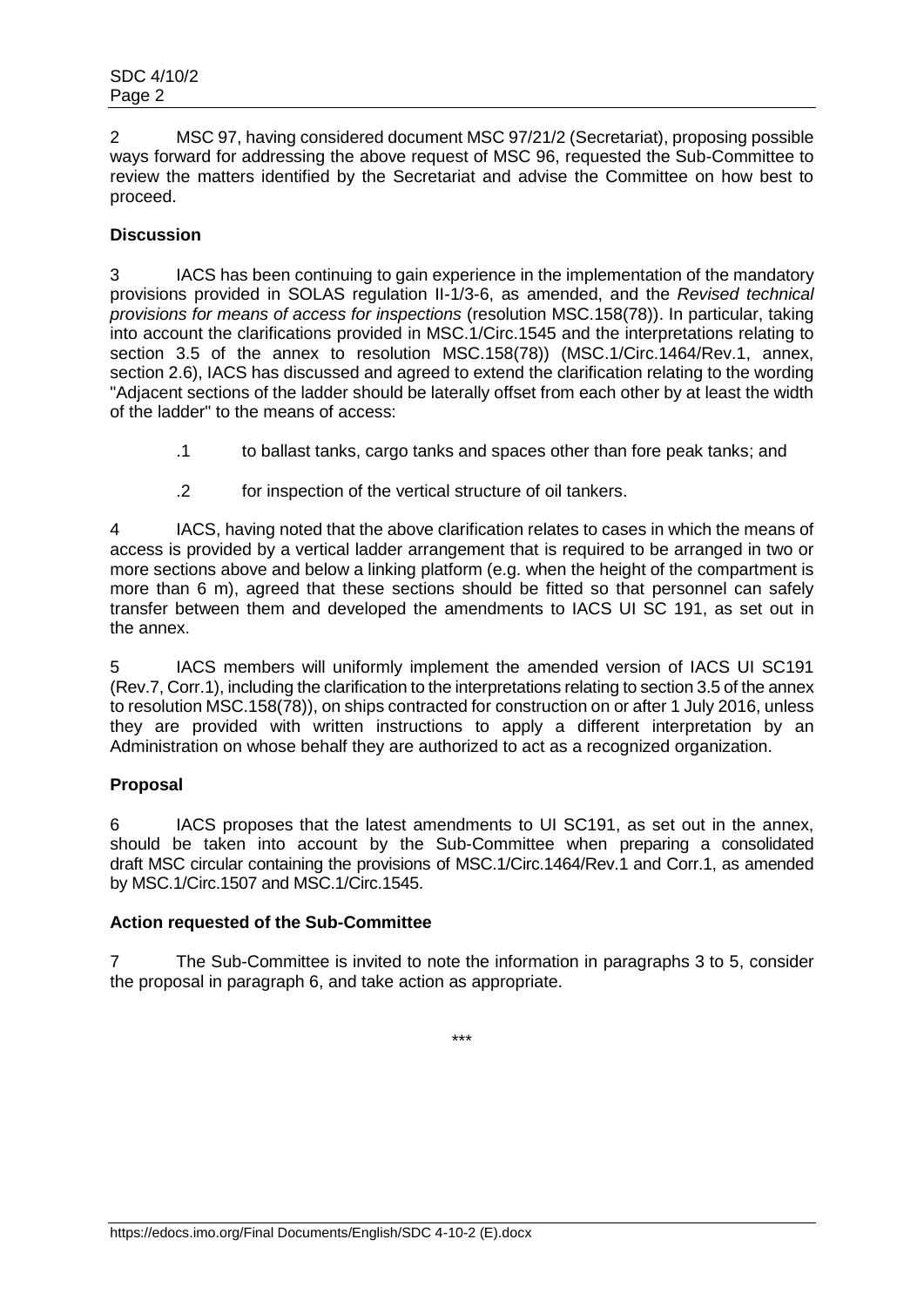## **ANNEX**

### **AMENDMENTS TO IACS UI SC 191\***

### **Technical Provision, resolution MSC.158(78), paragraph 3.5**

3.5 Permanent inclined ladders shall be inclined at an angle of less than 70º. There shall be no obstructions within 750 mm of the face of the inclined ladder, except that in way of an opening this clearance may be reduced to 600 mm. Resting platforms of adequate dimensions shall be provided normally at a maximum of 6 m vertical height. Ladders and handrails shall be constructed of steel or equivalent material of adequate strength and stiffness and securely attached to the structure by stays. The method of support and length of stay shall be such that vibration is reduced to a practical minimum. In cargo holds, ladders shall be designed and arranged so that the risk of damage from cargo handling gear is minimized.

#### *MA for access to ballast tanks, cargo tanks and spaces other than fore peak tanks:*

#### **For oil tankers:**

1 Tanks and subdivisions of tanks having a length of 35 m or more with two access hatchways:

First access hatchway: Inclined ladder or ladders are to be used.

Second access hatchway:

i. A vertical ladder may be used. In such a case where the vertical distance is more than 6 m, vertical ladders are to comprise one or more ladder linking platforms spaced not more than 6 m apart vertically and displaced to one side of the ladder.

> The uppermost section of the vertical ladder, measured clear of the overhead obstructions in way of the tank entrance, is not to be less than 2.5 m but not exceed 3.0 m and is to comprise a ladder linking platform which is to be displaced to one side of a vertical ladder. However, the vertical distance of the upper most section of the vertical ladder may be reduced to 1.6 m, measured clear of the overhead obstructions in way of the tank entrance, if the ladder lands on a longitudinal or athwartship permanent means of access fitted within that range. Adjacent sections of the ladder are to be laterally offset from each other by at least the width of the ladder (see paragraph 20 of MSC/Circ.686 and refer to the interpretation of Technical Provision, resolution MSC.158(78), paragraph 3.13.2 and paragraph 3.13.6); or

ii. Where an inclined ladder or combination of ladders is used for access to the space, the uppermost section of the ladder, measured clear of the overhead obstructions in way of the tank entrance, is to be vertical for not less than 2.5 m but not exceed 3.0m and is to comprise a landing platform continuing with an inclined ladder. However, the vertical distance of the upper most section of the vertical ladder may be reduced to 1.6 m, measured clear of the overhead obstructions in way of the tank entrance, if the ladder lands

Tracked changes are created using "strikeout" for deleted text and "underlining" to highlight all new insertions.